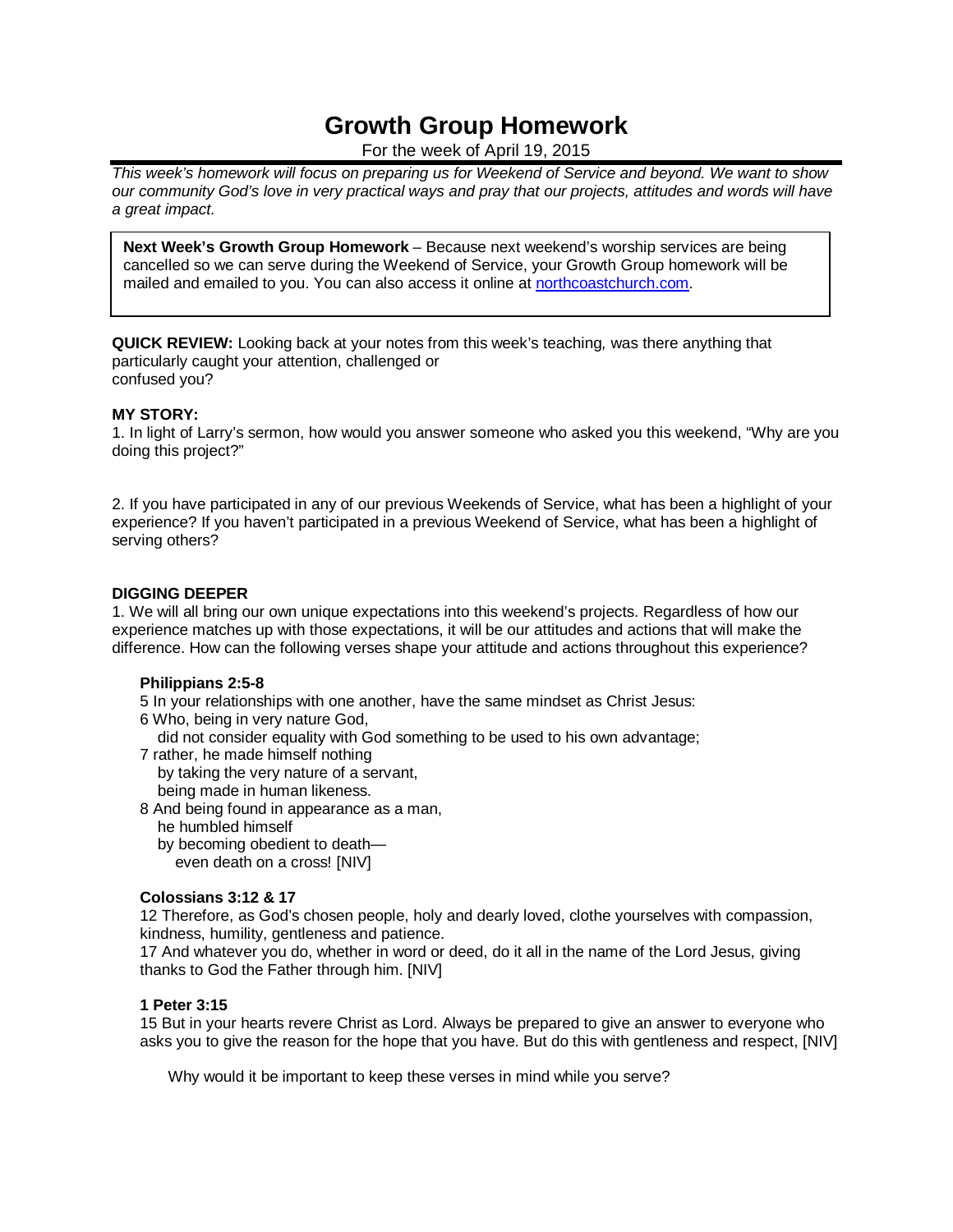2. Throughout history, the influence of God's people on the world around them has been directly related to their love of God and others. Sociologist Rodney Stark researched and wrote about how the early Christians had such an impact on the world around them. A fellow author summarized Stark's findings like this:

*"Stark was puzzled at how a marginalized, persecuted, often uneducated group of people were able not only to survive, but thrive….He concludes that a key reason was their willingness to sacrifice themselves out of love for each other and for their world. This sacrifice released an explosion of light and heat the world had never known." - Shaunti Feldhahn*

What's your initial reaction to this quote?

What guidelines or tips do you see in Colossians 3:23-24 and 1 Peter 2:12 that could influence our effectiveness in serving others?

What difference can it make when a community of believers shows love for their neighbors?

3. We heard this weekend that we can't claim to love God if we don't love our neighbor. Loving our neighbor often involves showing compassion for those who are spiritually lost and in need. What do we learn in the following passages about Jesus' attitude toward lost people who are in need?

#### **Mark 1:40-42**

*Jesus Heals a Man With Leprosy*

40 A man with leprosy came to him and begged him on his knees, "If you are willing, you can make me clean."

41 Jesus was indignant. He reached out his hand and touched the man. "I am willing," he said. "Be clean!" 42 Immediately the leprosy left him and he was cleansed. [NIV]

#### **Matthew 9:35-38**

#### *The Workers Are Few*

35 Jesus went through all the towns and villages, teaching in their synagogues, proclaiming the good news of the kingdom and healing every disease and sickness. 36 When he saw the crowds, he had compassion on them, because they were harassed and helpless, like sheep without a shepherd. 37 Then he said to his disciples, "The harvest is plentiful but the workers are few. 38 Ask the Lord of the harvest, therefore, to send out workers into his harvest field." [NIV]

How do you find yourself normally responding to people who are "like sheep without a shepherd?"

#### **POWER OF PRAYER**

This weekend we have the incredible opportunity to be the hands and feet of Jesus in our community. Take some time at the end of your group meeting to pray for Weekend of Service:

- $\Rightarrow$  That everyone serving will catch the joy of serving and be flexible with servants' hearts.
- $\Rightarrow$  That we can fill the final spots needed to complete all of the projects.
- $\Rightarrow$  For the many details and gathering of resources that need to happen this week.
- $\Rightarrow$  For a job well done, timely completion of the projects along with physical safety of each individual and good judgment in the use of the many tools used.
- $\Rightarrow$  That those we're serving will see the love of Jesus in us through our words, actions and attitude.